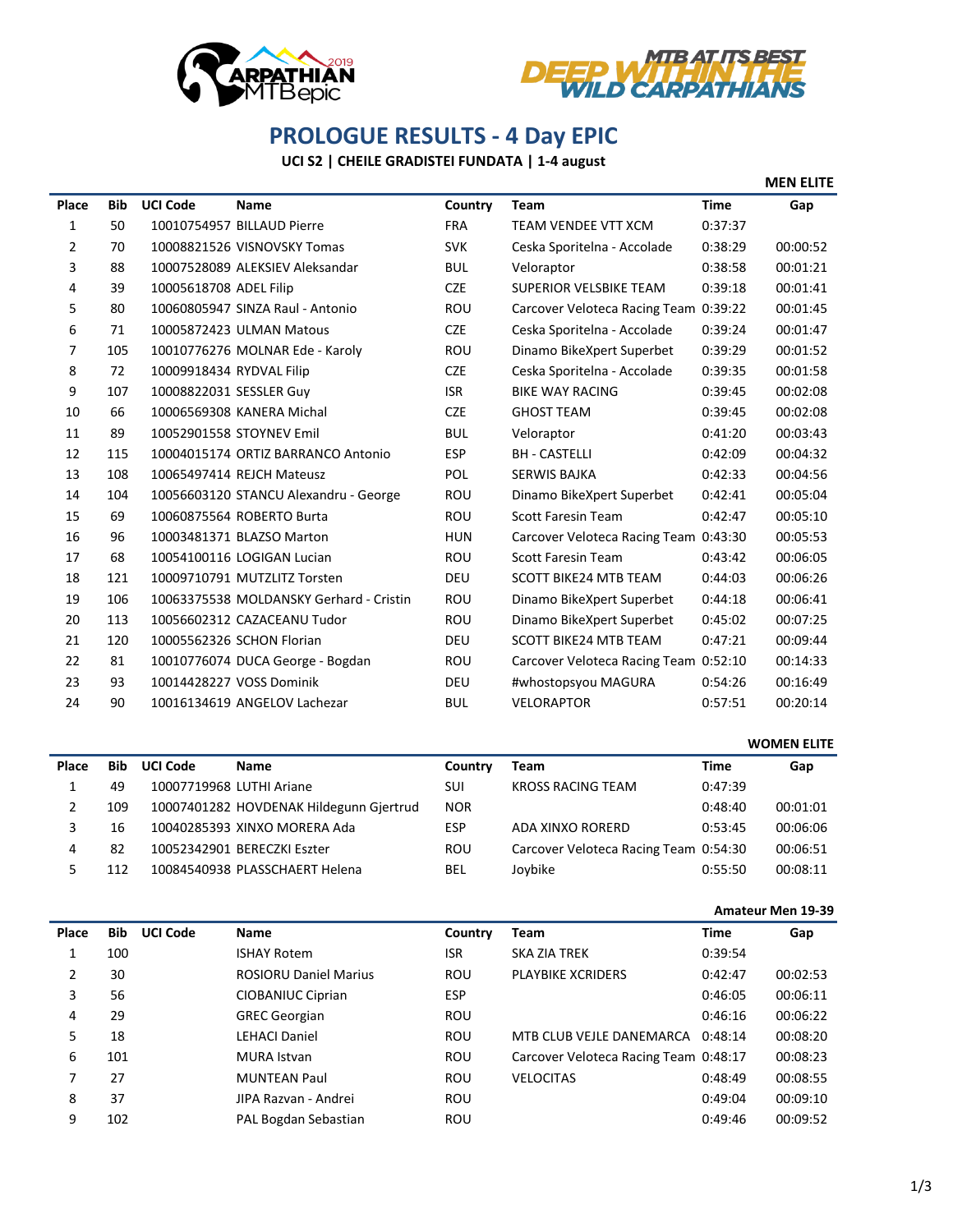



| 10         | 19             | <b>CATALIN Maxim</b>                 | ROU        | MAXIM                                 | 0:49:47 | 00:09:53 |
|------------|----------------|--------------------------------------|------------|---------------------------------------|---------|----------|
| 11         | 110            | <b>TORRES VILLALON Pedro</b>         | <b>ESP</b> |                                       | 0:49:48 | 00:09:54 |
| 12         | 8              | <b>SIMION Sabin</b>                  | ROU        | <b>HPM</b>                            | 0:50:14 | 00:10:20 |
| 13         | 23             | <b>CRETU Alexandru</b>               | ROU        |                                       | 0:50:23 | 00:10:29 |
| 14         | 22             | <b>AASA Martin</b>                   | SWE        | Lulu Terrung cyklister                | 0:50:29 | 00:10:35 |
| 15         | 114            | PASTUSIAK Marcin                     | POL        |                                       | 0:50:44 | 00:10:50 |
| 16         | 98             | PAKULA Piotr                         | POL        |                                       | 0:51:48 | 00:11:54 |
| 17         | 34             | <b>WALLYN Bert</b>                   | BEL        |                                       | 0:52:03 | 00:12:09 |
| 18         | 31             | <b>TEBEICA Tiberiu</b>               | ROU        | Dinamo BikeXpert Superbet             | 0:52:16 | 00:12:22 |
| 19         | 55             | <b>MIRCIOI Cristian</b>              | ROU        | <b>MAUS BIKE TIBISCUS TEAM</b>        | 0:52:16 | 00:12:22 |
| 20         | 52             | <b>NEAGA Lucian</b>                  | ROU        | <b>VELOX CYCLING TEAM</b>             | 0:54:23 | 00:14:29 |
| 21         | 117            | 10088909473 JANATA Boris             | <b>SVK</b> | BIKE ARENA ZLATNICKA DOLINA 0:54:25   |         | 00:14:31 |
| 22         | 97             | <b>LENZ Michal</b>                   | POL        | <b>GOOD RIDE</b>                      | 0:54:58 | 00:15:04 |
| 23         | 21             | PATRICHE Mihai                       | ROU        | EVERGREEN BIKING TEAM                 | 0:55:05 | 00:15:11 |
| 24         | 111            | CATOIU Andrei                        | ROU        |                                       | 0:55:30 | 00:15:36 |
| 25         | 75             | KOVALEVSKIY Vladimir                 | <b>RUS</b> |                                       | 0:55:49 | 00:15:55 |
| 26         | 65             | <b>KLAKURKA Vaclav</b>               | CZE        | AD TEAM                               | 0:55:56 | 00:16:02 |
| 27         | 57             | <b>LAZAR Mihai</b>                   | ROU        |                                       | 0:55:59 | 00:16:05 |
| 28         | 85             | 10096265410 TAPASZTO Zsolt           | ROU        | Carcover Veloteca Racing Team 0:56:03 |         | 00:16:09 |
| 29         | 35             | SZANTAI VECSERA Balint               | <b>HUN</b> |                                       | 0:57:26 | 00:17:32 |
| 30         | 26             | <b>NAGY Tiberiu</b>                  | ROU        | <b>VELOCITAS</b>                      | 0:57:31 | 00:17:37 |
| 31         | 24             | <b>BURCA Cristian</b>                | ROU        | <b>VELOCITAS</b>                      | 0:57:37 | 00:17:43 |
| 32         | $\overline{7}$ | COLIBAN Andrei                       | ROU        |                                       | 0:58:24 | 00:18:30 |
| 33         | 44             | <b>VALENTIN lancu</b>                | ROU        | BIKEXPERT RACING TEAM                 | 0:58:28 | 00:18:34 |
| 34         | 10             | PASCU Andrei                         | ROU        |                                       | 0:59:16 | 00:19:22 |
| 35         | 103            | 10056596652 SPRINCEANA Catalin       | ROU        | Dinamo BikeXpert Superbet             | 0:59:37 | 00:19:43 |
| 36         | 73             | <b>KOZAK David</b>                   | CZE        | AD TEAM                               | 1:00:15 | 00:20:21 |
| 37         | 25             | JURA Mihai - Andrei                  | ROU        | <b>ACS VELOCITAS</b>                  | 1:00:55 | 00:21:01 |
| 38         | 116            | <b>GROSARU Victor</b>                | ROU        | <b>XC RIDERS</b>                      | 1:01:32 | 00:21:38 |
| 39         | 11             | ROBU Andrei                          | ROU        |                                       | 1:02:28 | 00:22:34 |
| 40         | 60             | <b>OLARU Mircea</b>                  | ROU        |                                       | 1:04:10 | 00:24:16 |
| 41         | 38             | MIRCEA Mihai                         | ROU        | <b>CS GRATZU</b>                      | 1:04:42 | 00:24:48 |
| 42         | 5              | <b>GAVRILA Doru</b>                  | ROU        |                                       | 1:06:20 | 00:26:26 |
| 43         | 6              | <b>LUPICA Razvan</b>                 | ROU        |                                       | 1:06:28 | 00:26:34 |
| 44         | 46             | SHORT John                           | <b>GBR</b> |                                       | 1:11:41 | 00:31:47 |
| 45         | 43             | FORD Jeffrey                         | ROU        |                                       | 1:13:11 | 00:33:17 |
| 46         | 36             | <b>ZOLTAN Fogarasi</b>               | <b>ROU</b> | <b>GARAGE RACING</b>                  | 1:16:32 | 00:36:38 |
| 47         | 9              | CONSTANTINESCU George - Cristiar ROU |            |                                       | 1:18:21 | 00:38:27 |
| <b>DNF</b> | $\overline{2}$ | <b>DRAGAN Oliver</b>                 | <b>ROU</b> | <b>EXPLORER BIKE TEAM</b>             |         |          |
| <b>DNF</b> | 76             | <b>IORDAN Constantin</b>             | ROU        |                                       |         |          |
| <b>DNF</b> | 118            | STEFANUT Tudor                       | ROU        |                                       |         |          |
|            |                |                                      |            |                                       |         |          |

|       |            |                 |                       |         |                                | Amateur Men 40-49 |          |
|-------|------------|-----------------|-----------------------|---------|--------------------------------|-------------------|----------|
| Place | <b>Bib</b> | <b>UCI Code</b> | Name                  | Country | Team                           | Time              | Gap      |
|       | 63         |                 | <b>ELMIGER Martin</b> | SUI     | <b>TORTOUR</b>                 | 0:41:42           |          |
|       | 54         | N-0290          | <b>IONASCU Marius</b> | ROU     | <b>MAUS BIKE TIBISCUS TEAM</b> | 0:46:42           | 00:05:00 |
|       | 12         |                 | JIDOVU Cristian       | ROU     | <b>CS TIBISCUS</b>             | 0:47:27           | 00:05:45 |
|       | 94         |                 | DANNER Roland         | DEU     | #whostopsyou MAGURA            | 0:47:44           | 00:06:02 |